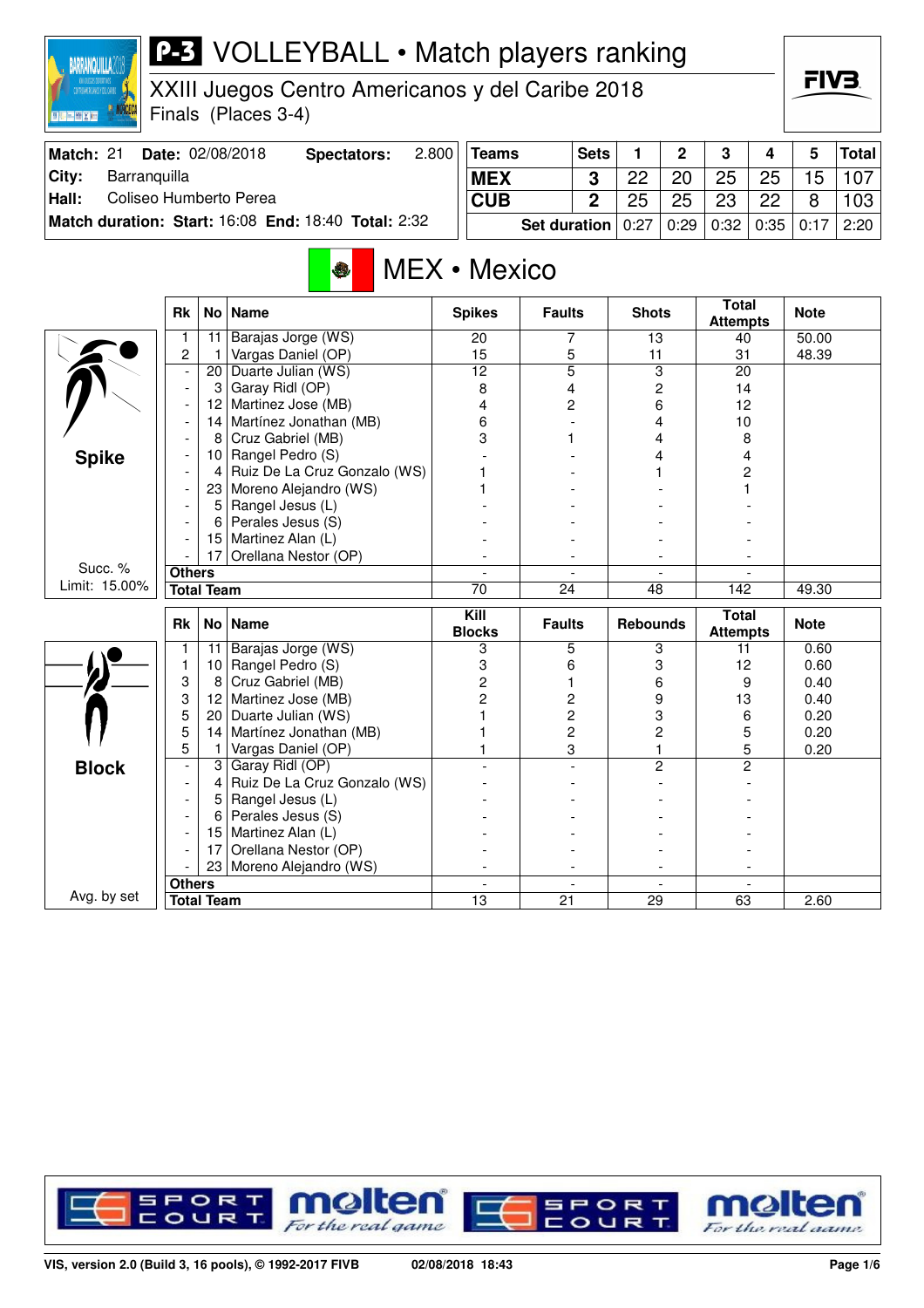| XXIII Juegos Centro Americanos y del Caribe 2018<br>CENTRON COCANDS 4 TEL CARRE<br>Finals (Places 3-4)<br>图片图图图面 |                                                     |                   |                                               |       |                 |                     |                |                             |              |                                 |        | ГІУӘ         |              |
|------------------------------------------------------------------------------------------------------------------|-----------------------------------------------------|-------------------|-----------------------------------------------|-------|-----------------|---------------------|----------------|-----------------------------|--------------|---------------------------------|--------|--------------|--------------|
| Match: 21                                                                                                        |                                                     |                   | Date: 02/08/2018<br>Spectators:               | 2.800 | <b>Teams</b>    |                     | <b>Sets</b>    | 1                           | $\mathbf{2}$ | 3                               | 4      | 5            | <b>Total</b> |
| City:<br>Barranquilla                                                                                            |                                                     |                   |                                               |       | <b>MEX</b>      |                     | 3              | 22                          | 20           | 25                              | 25     | 15           | 107          |
| Coliseo Humberto Perea<br>Hall:                                                                                  |                                                     |                   |                                               |       | <b>CUB</b>      |                     | $\overline{2}$ | 25                          | 25           | 23                              | 22     | 8            | 103          |
|                                                                                                                  | Match duration: Start: 16:08 End: 18:40 Total: 2:32 |                   |                                               |       |                 | <b>Set duration</b> |                | 0:27                        | 0:29         | 0:32                            | 0:35   | 0:17         | 2:20         |
|                                                                                                                  |                                                     |                   | $\bullet$                                     |       | MEX • Mexico    |                     |                |                             |              |                                 |        |              |              |
|                                                                                                                  | <b>Rk</b>                                           |                   | No   Name                                     |       | Aces            | <b>Faults</b>       |                | <b>Serve</b><br><b>Hits</b> |              | <b>Total</b><br><b>Attempts</b> |        | <b>Note</b>  |              |
|                                                                                                                  |                                                     | 12                | Martinez Jose (MB)                            |       |                 |                     |                | 8                           |              |                                 | 9      | 0.20         |              |
|                                                                                                                  | 1                                                   | 3                 | Garay Ridl (OP)                               |       |                 |                     | 2              | 7                           |              | 10                              |        | 0.20         |              |
|                                                                                                                  | 1                                                   | 11                | Barajas Jorge (WS)                            |       |                 | 6                   |                | 14                          |              | 21                              |        | 0.20         |              |
|                                                                                                                  | 1                                                   | 8                 | Cruz Gabriel (MB)                             |       |                 |                     | $\overline{c}$ |                             | 3            |                                 | 6      | 0.20         |              |
|                                                                                                                  |                                                     | 4                 | Ruiz De La Cruz Gonzalo (WS)                  |       |                 |                     |                | 8                           |              |                                 | 8      |              |              |
|                                                                                                                  |                                                     | 5                 | Rangel Jesus (L)<br>Perales Jesus (S)         |       |                 |                     |                |                             |              |                                 |        |              |              |
|                                                                                                                  |                                                     | 6<br>15           | Martinez Alan (L)                             |       |                 |                     |                |                             |              |                                 |        |              |              |
| <b>Serve</b>                                                                                                     |                                                     |                   | 23 Moreno Alejandro (WS)                      |       |                 |                     |                |                             |              |                                 |        |              |              |
|                                                                                                                  |                                                     | 10                | Rangel Pedro (S)                              |       |                 | 2                   |                | 21                          |              | 23                              |        |              |              |
|                                                                                                                  |                                                     |                   | 14   Martínez Jonathan (MB)                   |       |                 |                     |                | 9                           |              | 10                              |        |              |              |
|                                                                                                                  |                                                     |                   | Vargas Daniel (OP)                            |       |                 |                     |                | 6                           |              |                                 | 7      |              |              |
|                                                                                                                  |                                                     | 17                | Orellana Nestor (OP)                          |       |                 | 1                   |                | 3                           |              | 4<br>8                          |        |              |              |
|                                                                                                                  |                                                     |                   | 20 Duarte Julian (WS)                         |       |                 | 5                   |                | 3                           |              |                                 |        |              |              |
|                                                                                                                  | <b>Others</b>                                       |                   |                                               |       |                 |                     |                |                             |              |                                 |        |              |              |
| Avg. by set                                                                                                      |                                                     | <b>Total Team</b> |                                               |       | 4               | $\overline{20}$     |                | 82                          |              | 106                             |        | 0.80         |              |
| <b>Team</b>                                                                                                      |                                                     |                   | Opponent errors & Team faults                 |       | 20<br>2         |                     |                |                             |              | 22                              |        |              |              |
|                                                                                                                  | <b>Rk</b>                                           |                   | No   Name                                     |       | <b>Digs</b>     | <b>Faults</b>       |                | <b>Receptions</b>           |              | <b>Total</b><br><b>Attempts</b> |        | <b>Note</b>  |              |
|                                                                                                                  |                                                     | 15                | Martinez Alan (L)                             |       | 12              | 3                   |                |                             | 2            | 17                              |        | 2.40         |              |
|                                                                                                                  | $\boldsymbol{2}$                                    | 20 <sub>1</sub>   | Duarte Julian (WS)                            |       | 6               | 3                   |                |                             | 5            | 14                              |        | 1.20         |              |
|                                                                                                                  | 3                                                   | 11                | Barajas Jorge (WS)                            |       | 5               | 5                   |                |                             | 4            | 14                              |        | 1.00         |              |
|                                                                                                                  | 3                                                   | 10 <sup>1</sup>   | Rangel Pedro (S)                              |       | 5               | 14                  |                | 9                           |              | 28                              |        | 1.00         |              |
|                                                                                                                  | 5<br>6                                              | 5                 | Rangel Jesus (L)<br>14 Martínez Jonathan (MB) |       | 4<br>2          | 1                   |                |                             | 3            |                                 | 8<br>2 | 0.80         |              |
|                                                                                                                  |                                                     | 4                 | Ruiz De La Cruz Gonzalo (WS)                  |       |                 |                     |                |                             |              |                                 |        | 0.40         |              |
|                                                                                                                  | 7<br>7                                              |                   | Vargas Daniel (OP)                            |       |                 |                     |                |                             | 2<br>3       |                                 | 3<br>5 | 0.20<br>0.20 |              |
| <b>Dig</b>                                                                                                       | $\overline{7}$                                      | 3                 | Garay Ridl (OP)                               |       |                 | 1                   |                |                             |              |                                 | 2      | 0.20         |              |
|                                                                                                                  | 7                                                   |                   | 23 Moreno Alejandro (WS)                      |       |                 | 1                   |                |                             |              |                                 | 2      | 0.20         |              |
|                                                                                                                  |                                                     |                   | 6 Perales Jesus $(S)$                         |       |                 |                     |                |                             |              |                                 |        |              |              |
|                                                                                                                  |                                                     | 8                 | Cruz Gabriel (MB)                             |       |                 |                     |                |                             |              |                                 |        |              |              |
|                                                                                                                  |                                                     | 171               | Orellana Nestor (OP)                          |       |                 |                     |                |                             |              |                                 |        |              |              |
|                                                                                                                  |                                                     |                   | 12 Martinez Jose (MB)                         |       |                 |                     | 2              |                             | 1            |                                 | 3      |              |              |
|                                                                                                                  | <b>Others</b>                                       |                   |                                               |       |                 |                     |                |                             |              |                                 |        |              |              |
| Avg. by set                                                                                                      |                                                     | <b>Total Team</b> |                                               |       | $\overline{38}$ | $\overline{31}$     |                | $\overline{29}$             |              | 98                              |        | 7.60         |              |

**BARRANQUILLA2018** 

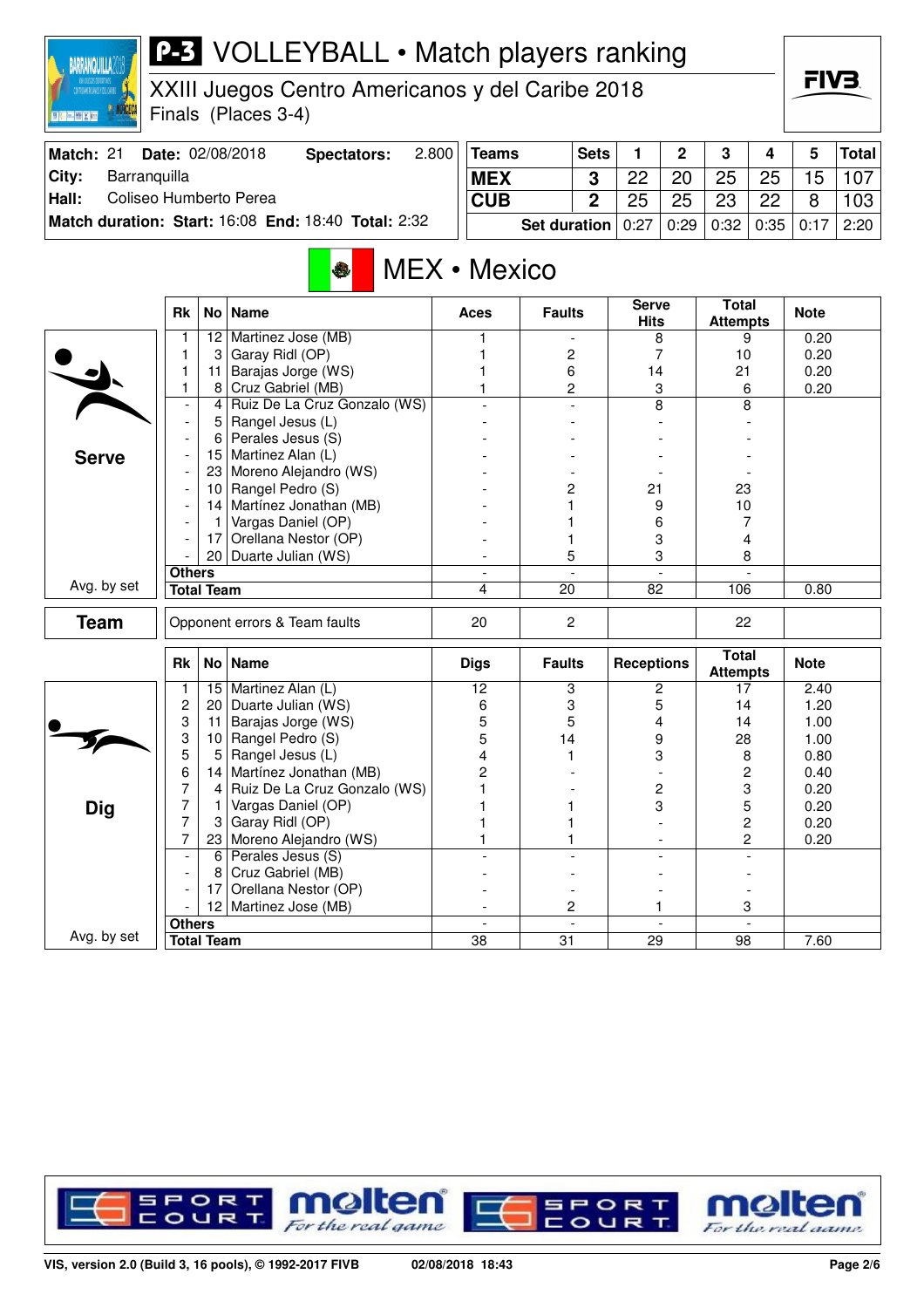

XXIII Juegos Centro Americanos y del Caribe 2018 Finals (Places 3-4)

| Match: 21 | <b>Date: 02/08/2018</b>                                    | Spectators: | 2.800 | Teams                 | <b>Sets</b> |    | C    | 3    |      |         | <b>Total</b>    |
|-----------|------------------------------------------------------------|-------------|-------|-----------------------|-------------|----|------|------|------|---------|-----------------|
| City:     | Barranguilla                                               |             |       | <b>MEX</b>            |             | 22 | 20   | 25   | 25   | 15      | 107             |
| Hall:     | Coliseo Humberto Perea                                     |             |       | <b>CUB</b>            |             | 25 | 25   | 23   | 22   |         | 103             |
|           | <b>Match duration: Start: 16:08 End: 18:40 Total: 2:32</b> |             |       | Set duration $ 0:27 $ |             |    | 0:29 | 0:32 | 0:35 | $+0.17$ | $^{\circ}$ 2:20 |

## MEX • Mexico

|                         | <b>Rk</b>                | No l              | <b>Name</b>                  | <b>Running</b><br><b>Sets</b> | <b>Faults</b>                 | <b>Still</b><br><b>Sets</b> | <b>Total</b><br><b>Attempts</b> | <b>Note</b> |
|-------------------------|--------------------------|-------------------|------------------------------|-------------------------------|-------------------------------|-----------------------------|---------------------------------|-------------|
|                         | 1                        | 10 <sup>1</sup>   | Rangel Pedro (S)             | 62                            | 1                             | 55                          | 118                             | 12.40       |
|                         | 2                        | 20                | Duarte Julian (WS)           | 1                             |                               | 1                           | $\overline{c}$                  | 0.20        |
| $\overline{\mathbf{e}}$ | $\overline{a}$           | 1                 | Vargas Daniel (OP)           |                               |                               | $\overline{c}$              | $\overline{c}$                  |             |
|                         | $\blacksquare$           | 3                 | Garay Ridl (OP)              |                               |                               |                             |                                 |             |
|                         | $\overline{\phantom{a}}$ | 4                 | Ruiz De La Cruz Gonzalo (WS) |                               |                               | 3                           | 3                               |             |
|                         |                          | 5                 | Rangel Jesus (L)             |                               |                               | $\overline{c}$              | 2                               |             |
|                         |                          | 6                 | Perales Jesus (S)            |                               |                               |                             |                                 |             |
| <b>Set</b>              | $\blacksquare$           | 8                 | Cruz Gabriel (MB)            |                               |                               |                             |                                 |             |
|                         |                          | 11                | Barajas Jorge (WS)           |                               |                               | 6                           | 6                               |             |
|                         |                          | $12 \overline{ }$ | Martinez Jose (MB)           |                               |                               |                             |                                 |             |
|                         |                          | 14                | Martínez Jonathan (MB)       |                               |                               |                             |                                 |             |
|                         |                          | 15                | Martinez Alan (L)            |                               |                               | 5                           | 5                               |             |
|                         |                          | 17                | Orellana Nestor (OP)         |                               |                               |                             |                                 |             |
|                         |                          | 23                | Moreno Alejandro (WS)        |                               |                               |                             |                                 |             |
|                         | <b>Others</b>            |                   |                              | $\overline{a}$                | $\overline{\phantom{a}}$      | $\blacksquare$              |                                 |             |
| Avg. by set             | <b>Total Team</b>        |                   |                              | 63                            | 1                             | $\overline{75}$             | 139                             | 12.60       |
|                         |                          |                   |                              |                               |                               |                             |                                 |             |
|                         | <b>Rk</b>                |                   | No   Name                    | <b>Excellents</b>             | <b>Faults</b>                 | <b>Serve</b>                | <b>Total</b>                    | <b>Note</b> |
|                         | $\mathbf{1}$             | 20                | Duarte Julian (WS)           | 17                            | $\blacksquare$                | <b>Receptions</b><br>4      | <b>Attempts</b><br>21           | 80.95       |
|                         | $\overline{c}$           | 11                | Barajas Jorge (WS)           | 36                            | 4                             | 15                          | 55                              | 58.18       |
|                         |                          | 5                 | Rangel Jesus (L)             | 9                             |                               | $\overline{7}$              | 16                              |             |
|                         | $\overline{\phantom{a}}$ | 4                 | Ruiz De La Cruz Gonzalo (WS) | $\overline{c}$                |                               | 3                           | 5                               |             |
|                         |                          | 8                 | Cruz Gabriel (MB)            |                               |                               |                             | 2                               |             |
|                         | $\overline{\phantom{a}}$ | 15                | Martinez Alan (L)            |                               |                               |                             |                                 |             |
|                         |                          | 1                 | Vargas Daniel (OP)           |                               |                               |                             |                                 |             |
|                         |                          | 3 <sup>1</sup>    | Garay Ridl (OP)              |                               |                               |                             |                                 |             |
| <b>Reception</b>        |                          | 6                 | Perales Jesus (S)            |                               |                               |                             |                                 |             |
|                         |                          | 10 <sup>1</sup>   | Rangel Pedro (S)             |                               |                               |                             |                                 |             |
|                         |                          | 12                | Martinez Jose (MB)           |                               |                               |                             |                                 |             |
|                         |                          | 14                | Martínez Jonathan (MB)       |                               |                               |                             |                                 |             |
|                         |                          | 17                | Orellana Nestor (OP)         |                               |                               |                             |                                 |             |
|                         |                          | 23                | Moreno Alejandro (WS)        |                               |                               |                             |                                 |             |
| Eff. %<br>Limit: 20.00% | <b>Others</b>            | <b>Total Team</b> |                              | 65                            | $\overline{\phantom{a}}$<br>4 | 31                          | 100                             | 61.00       |

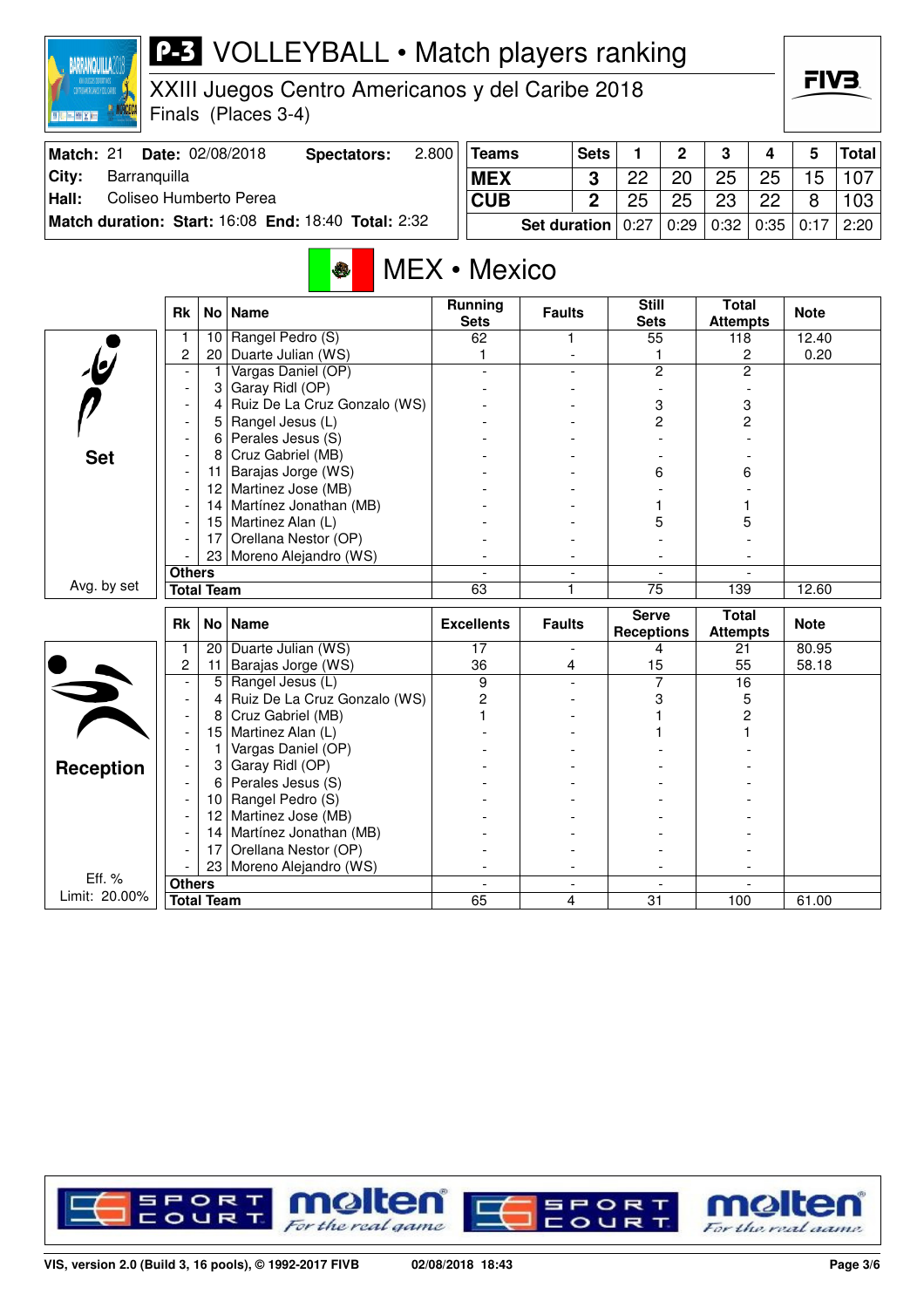| <b>P-3</b> VOLLEYBALL • Match players ranking<br><b>BARRANQUILLA</b>                                                                      |                                                     |                   |                                            |                     |                       |                 |                |                 |        |                                 |      |              |       |  |
|-------------------------------------------------------------------------------------------------------------------------------------------|-----------------------------------------------------|-------------------|--------------------------------------------|---------------------|-----------------------|-----------------|----------------|-----------------|--------|---------------------------------|------|--------------|-------|--|
| XXIII Juegos Centro Americanos y del Caribe 2018<br>STROARDSONOS 1 DEL CARRE<br>Finals (Places 3-4)<br>图 <mark>机 [mi] (图 ) ( ) (</mark> ) |                                                     |                   |                                            |                     |                       |                 |                |                 |        |                                 |      | FIV3.        |       |  |
| 2.800<br>Match: 21<br>Date: 02/08/2018<br><b>Teams</b><br><b>Sets</b><br>1<br>2<br>3<br><b>Spectators:</b><br>4                           |                                                     |                   |                                            |                     |                       |                 |                |                 |        |                                 |      | 5            | Total |  |
| City:<br>Barranquilla                                                                                                                     |                                                     | <b>MEX</b>        |                                            | 3                   | 22                    | 20              | 25             | 25              | 15     | 107                             |      |              |       |  |
| Hall:<br>Coliseo Humberto Perea                                                                                                           |                                                     |                   |                                            |                     | <b>CUB</b>            |                 | $\overline{2}$ | 25              | 25     | 23                              | 22   | 8            | 103   |  |
|                                                                                                                                           | Match duration: Start: 16:08 End: 18:40 Total: 2:32 |                   |                                            | <b>Set duration</b> |                       | 0:27            | 0:29           | 0:32            | 0:35   | 0:17                            | 2:20 |              |       |  |
|                                                                                                                                           |                                                     |                   |                                            |                     |                       |                 |                |                 |        |                                 |      |              |       |  |
|                                                                                                                                           |                                                     |                   |                                            |                     | CUB • Cuba            |                 |                |                 |        |                                 |      |              |       |  |
|                                                                                                                                           | <b>Rk</b>                                           | <b>No</b>         | <b>Name</b>                                |                     | <b>Spikes</b>         | <b>Faults</b>   |                | <b>Shots</b>    |        | <b>Total</b><br><b>Attempts</b> |      | <b>Note</b>  |       |  |
|                                                                                                                                           | 1                                                   | 10                | Gutierrez Miguel (OP)                      |                     | 20                    | 8               |                | 13              |        | 41                              |      | 48.78        |       |  |
|                                                                                                                                           | $\overline{c}$                                      | 3                 | Yant Marlon (WS)                           |                     | 15                    | 5               |                | 19              |        | 39                              |      | 38.46        |       |  |
|                                                                                                                                           |                                                     | 2<br>9            | Mergarejo Osniel (WS)<br>Osoria Livan (MB) |                     | 6<br>5                | $\overline{3}$  |                |                 | 9<br>5 | 18<br>10                        |      |              |       |  |
|                                                                                                                                           | Alonso Roamy (MB)<br>17                             |                   |                                            |                     |                       |                 |                |                 | 6      | 10                              |      |              |       |  |
|                                                                                                                                           | Jimenez Javier (WS)<br>4                            |                   |                                            |                     | 4<br>2                | 3               |                |                 |        | 5                               |      |              |       |  |
|                                                                                                                                           |                                                     | 14                | Goide Adrian (S)                           |                     |                       |                 |                |                 |        |                                 | 2    |              |       |  |
| <b>Spike</b>                                                                                                                              |                                                     |                   | Masso José (MB)                            |                     |                       |                 |                |                 |        |                                 |      |              |       |  |
|                                                                                                                                           | Concepcion Javier (MB)<br>5<br>Garcia Yonder (L)    |                   |                                            |                     |                       |                 |                |                 |        |                                 |      |              |       |  |
|                                                                                                                                           |                                                     |                   |                                            |                     |                       |                 |                |                 |        |                                 |      |              |       |  |
|                                                                                                                                           |                                                     | 11                | Taboada Livan (S)                          |                     |                       |                 |                |                 |        |                                 |      |              |       |  |
|                                                                                                                                           |                                                     | 13                | Romero Jose (OP)                           |                     |                       |                 |                |                 |        |                                 |      |              |       |  |
|                                                                                                                                           |                                                     | 18                | Lopez Miguel (WS)                          |                     |                       |                 |                |                 |        |                                 |      |              |       |  |
| Succ. %                                                                                                                                   |                                                     | 19                | Salazar Lionnis (L)                        |                     |                       |                 |                |                 |        |                                 |      |              |       |  |
| Limit: 15.00%                                                                                                                             | <b>Others</b><br><b>Total Team</b>                  |                   |                                            |                     | $\overline{53}$       | $\overline{20}$ |                | $\overline{52}$ |        | 125                             |      | 42.40        |       |  |
|                                                                                                                                           |                                                     |                   |                                            |                     |                       |                 |                |                 |        |                                 |      |              |       |  |
|                                                                                                                                           | <b>Rk</b>                                           | <b>No</b>         | <b>Name</b>                                |                     | Kill<br><b>Blocks</b> | <b>Faults</b>   |                | <b>Rebounds</b> |        | <b>Total</b><br><b>Attempts</b> |      | <b>Note</b>  |       |  |
|                                                                                                                                           |                                                     | 17                | Alonso Roamy (MB)                          |                     | 4                     | 6               |                |                 | 4      | 14                              |      | 0.80         |       |  |
|                                                                                                                                           | 2                                                   | 14                | Goide Adrian (S)                           |                     | 3                     | 8               |                |                 |        | 11                              |      | 0.60         |       |  |
|                                                                                                                                           | 3<br>3                                              | 9<br>10           | Osoria Livan (MB)<br>Gutierrez Miguel (OP) |                     | 2                     | 9               |                |                 | 8      | 19                              |      | 0.40         |       |  |
|                                                                                                                                           | 5                                                   | 2                 | Mergarejo Osniel (WS)                      |                     | 2<br>1                | 6<br>6          |                | 3<br>5<br>2     |        | 11<br>12                        |      | 0.40<br>0.20 |       |  |
|                                                                                                                                           | 5                                                   | 4                 | Jimenez Javier (WS)                        |                     | 1                     | 3               |                |                 |        |                                 | 6    | 0.20         |       |  |
|                                                                                                                                           |                                                     |                   | Masso José (MB)                            |                     |                       |                 |                |                 |        |                                 | 1    |              |       |  |
| <b>Block</b>                                                                                                                              |                                                     |                   | Concepcion Javier (MB)                     |                     |                       |                 |                |                 |        |                                 |      |              |       |  |
|                                                                                                                                           |                                                     |                   | Garcia Yonder (L)                          |                     |                       |                 |                |                 |        |                                 |      |              |       |  |
|                                                                                                                                           |                                                     | 11                | Taboada Livan (S)                          |                     |                       |                 |                |                 |        |                                 |      |              |       |  |
|                                                                                                                                           |                                                     | 13                | Romero Jose (OP)                           |                     |                       |                 |                |                 |        |                                 |      |              |       |  |
|                                                                                                                                           |                                                     | 18                | Lopez Miguel (WS)                          |                     |                       |                 |                |                 |        |                                 |      |              |       |  |
|                                                                                                                                           |                                                     | 19                | Salazar Lionnis (L)<br>Yant Marlon (WS)    |                     |                       |                 |                |                 |        |                                 |      |              |       |  |
|                                                                                                                                           | <b>Others</b>                                       | 3                 |                                            |                     |                       | 6               |                |                 | 3      |                                 | 9    |              |       |  |
| Avg. by set                                                                                                                               |                                                     | <b>Total Team</b> |                                            |                     | 13                    | 44              |                | 26              |        | 83                              |      | 2.60         |       |  |

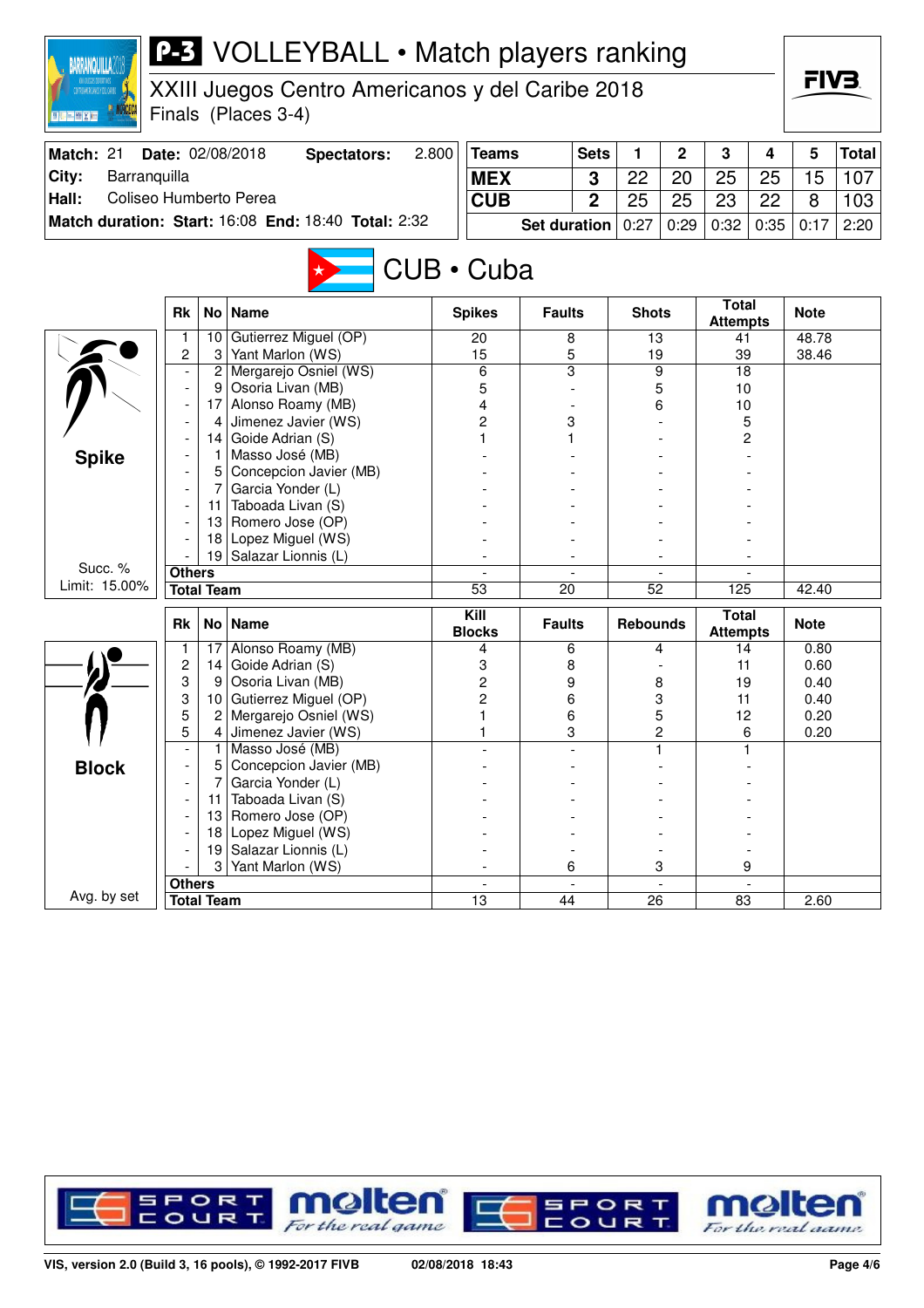| <b>P-3</b> VOLLEYBALL • Match players ranking<br><b>BARRANQUILLA</b>       |                                                   |                   |                                                 |   |                |                 |                          |                    |                          |                                 |    |                   |     |  |  |
|----------------------------------------------------------------------------|---------------------------------------------------|-------------------|-------------------------------------------------|---|----------------|-----------------|--------------------------|--------------------|--------------------------|---------------------------------|----|-------------------|-----|--|--|
| XXIII Juegos Centro Americanos y del Caribe 2018<br>MINO JN FEDRALIST TO A |                                                   |                   |                                                 |   |                |                 |                          |                    |                          |                                 |    | FIV3.             |     |  |  |
| 图 K-[m] (图 ) ( ) ( )                                                       |                                                   |                   | Finals (Places 3-4)                             |   |                |                 |                          |                    |                          |                                 |    |                   |     |  |  |
| Match: 21                                                                  |                                                   |                   | 2.800<br>Date: 02/08/2018<br><b>Spectators:</b> |   | <b>Teams</b>   |                 | <b>Sets</b>              | 1                  | $\mathbf 2$              | 3                               | 4  | 5<br><b>Total</b> |     |  |  |
| City:<br>Barranquilla                                                      |                                                   |                   |                                                 |   | <b>MEX</b>     |                 | 3                        | 22                 | 20                       | 25                              | 25 | 15                | 107 |  |  |
|                                                                            | Coliseo Humberto Perea<br>Hall:                   |                   |                                                 |   |                |                 |                          | 25                 |                          |                                 |    | 8                 |     |  |  |
| Match duration: Start: 16:08 End: 18:40 Total: 2:32                        |                                                   | <b>CUB</b>        | <b>Set duration</b>                             | 2 | 0:27           | 25<br>0:29      | 23<br>0:32               | 22<br>0:35         | 0:17                     | 103<br>2:20                     |    |                   |     |  |  |
|                                                                            |                                                   |                   |                                                 |   |                |                 |                          |                    |                          |                                 |    |                   |     |  |  |
|                                                                            |                                                   |                   |                                                 |   | CUB · Cuba     |                 |                          |                    |                          |                                 |    |                   |     |  |  |
|                                                                            |                                                   |                   |                                                 |   |                |                 |                          | <b>Serve</b>       |                          | <b>Total</b>                    |    |                   |     |  |  |
|                                                                            | <b>Rk</b>                                         | No <sub>1</sub>   | <b>Name</b>                                     |   | Aces           | <b>Faults</b>   |                          | <b>Hits</b>        |                          | <b>Attempts</b>                 |    | <b>Note</b>       |     |  |  |
|                                                                            | 1                                                 | 10 <sup>1</sup>   | Gutierrez Miguel (OP)                           |   | 3              | 2               |                          | 15                 |                          | 20                              |    | 0.60              |     |  |  |
|                                                                            | 2                                                 | 17                | Alonso Roamy (MB)<br>Masso José (MB)            |   | 1              | 1               |                          | 15                 |                          | 17<br>$\mathbf{1}$              |    | 0.20              |     |  |  |
|                                                                            |                                                   | 3                 | Yant Marlon (WS)                                |   |                |                 |                          | $\mathbf{1}$<br>20 |                          | 20                              |    |                   |     |  |  |
|                                                                            |                                                   | 5                 | Concepcion Javier (MB)                          |   |                |                 |                          |                    |                          |                                 |    |                   |     |  |  |
|                                                                            |                                                   | 7                 | Garcia Yonder (L)                               |   |                |                 |                          |                    |                          |                                 |    |                   |     |  |  |
|                                                                            |                                                   | 9                 | Osoria Livan (MB)                               |   |                |                 |                          | 15                 |                          | 15                              |    |                   |     |  |  |
| <b>Serve</b>                                                               |                                                   | 11                | Taboada Livan (S)                               |   |                |                 |                          |                    |                          |                                 |    |                   |     |  |  |
|                                                                            |                                                   | 13                | Romero Jose (OP)                                |   |                |                 |                          |                    |                          |                                 |    |                   |     |  |  |
|                                                                            |                                                   | 14                | Goide Adrian (S)                                |   |                |                 |                          | 19                 |                          | 19                              |    |                   |     |  |  |
|                                                                            | Lopez Miguel (WS)<br>18<br>19 Salazar Lionnis (L) |                   |                                                 |   |                |                 |                          |                    |                          |                                 |    |                   |     |  |  |
|                                                                            |                                                   |                   |                                                 |   |                |                 |                          |                    |                          |                                 |    |                   |     |  |  |
|                                                                            |                                                   | 2                 | Mergarejo Osniel (WS)                           |   |                | 1               |                          | 8                  |                          | 9                               |    |                   |     |  |  |
|                                                                            |                                                   | 4                 | Jimenez Javier (WS)                             |   |                |                 | $\overline{2}$<br>1      |                    |                          | 3                               |    |                   |     |  |  |
| Avg. by set                                                                | <b>Others</b>                                     | <b>Total Team</b> |                                                 |   | 4              | $\overline{5}$  |                          |                    |                          | 104                             |    | 0.80              |     |  |  |
|                                                                            |                                                   |                   |                                                 |   |                |                 |                          | 95                 |                          |                                 |    |                   |     |  |  |
| <b>Team</b>                                                                |                                                   |                   | Opponent errors & Team faults                   |   | 33             | 3               |                          |                    |                          | 36                              |    |                   |     |  |  |
|                                                                            | <b>Rk</b>                                         |                   | No   Name                                       |   | <b>Digs</b>    | <b>Faults</b>   |                          | <b>Receptions</b>  |                          | <b>Total</b><br><b>Attempts</b> |    | <b>Note</b>       |     |  |  |
|                                                                            | 1                                                 |                   | Garcia Yonder (L)                               |   | 14             | 7               |                          | 5                  |                          | 26                              |    | 2.80              |     |  |  |
|                                                                            | $\overline{c}$                                    | 14                | Goide Adrian (S)                                |   | 7              | 7               |                          | 5                  |                          | 19                              |    | 1.40              |     |  |  |
|                                                                            | 3                                                 | 2                 | Mergarejo Osniel (WS)                           |   | 5              | 2               |                          | 1                  |                          | 8                               |    | 1.00              |     |  |  |
|                                                                            | 4<br>4                                            | 17                | Alonso Roamy (MB)                               |   | 4<br>4         |                 |                          | 4                  |                          | 8                               |    | 0.80              |     |  |  |
|                                                                            | 4                                                 | 9<br>10           | Osoria Livan (MB)<br>Gutierrez Miguel (OP)      |   | 4              | 1<br>7          |                          | 3                  |                          | 8<br>17                         |    | 0.80<br>0.80      |     |  |  |
|                                                                            | $\overline{7}$                                    | 3                 | Yant Marlon (WS)                                |   | 3              | 5               |                          | 6<br>3             |                          | 11                              |    | 0.60              |     |  |  |
| <b>Dig</b>                                                                 |                                                   | 1                 | Masso José (MB)                                 |   |                |                 |                          | 1                  |                          | $\mathbf{1}$                    |    |                   |     |  |  |
|                                                                            |                                                   | 5                 | Concepcion Javier (MB)                          |   |                |                 |                          |                    |                          |                                 |    |                   |     |  |  |
|                                                                            |                                                   | 11                | Taboada Livan (S)                               |   |                |                 |                          |                    |                          |                                 |    |                   |     |  |  |
|                                                                            |                                                   | 13                | Romero Jose (OP)                                |   |                |                 |                          |                    |                          |                                 |    |                   |     |  |  |
|                                                                            |                                                   | 18                | Lopez Miguel (WS)                               |   |                |                 |                          |                    |                          |                                 |    |                   |     |  |  |
|                                                                            |                                                   |                   | 19 Salazar Lionnis (L)                          |   |                |                 |                          |                    |                          |                                 |    |                   |     |  |  |
|                                                                            |                                                   | 4                 | Jimenez Javier (WS)                             |   |                | 1               |                          | 1                  |                          |                                 | 2  |                   |     |  |  |
| Avg. by set                                                                | <b>Others</b>                                     |                   |                                                 |   | $\overline{a}$ |                 | $\overline{\phantom{a}}$ |                    | $\overline{\phantom{a}}$ |                                 |    |                   |     |  |  |
|                                                                            |                                                   | <b>Total Team</b> |                                                 |   | 41             | $\overline{30}$ |                          | $\overline{29}$    |                          | 100                             |    | 8.20              |     |  |  |